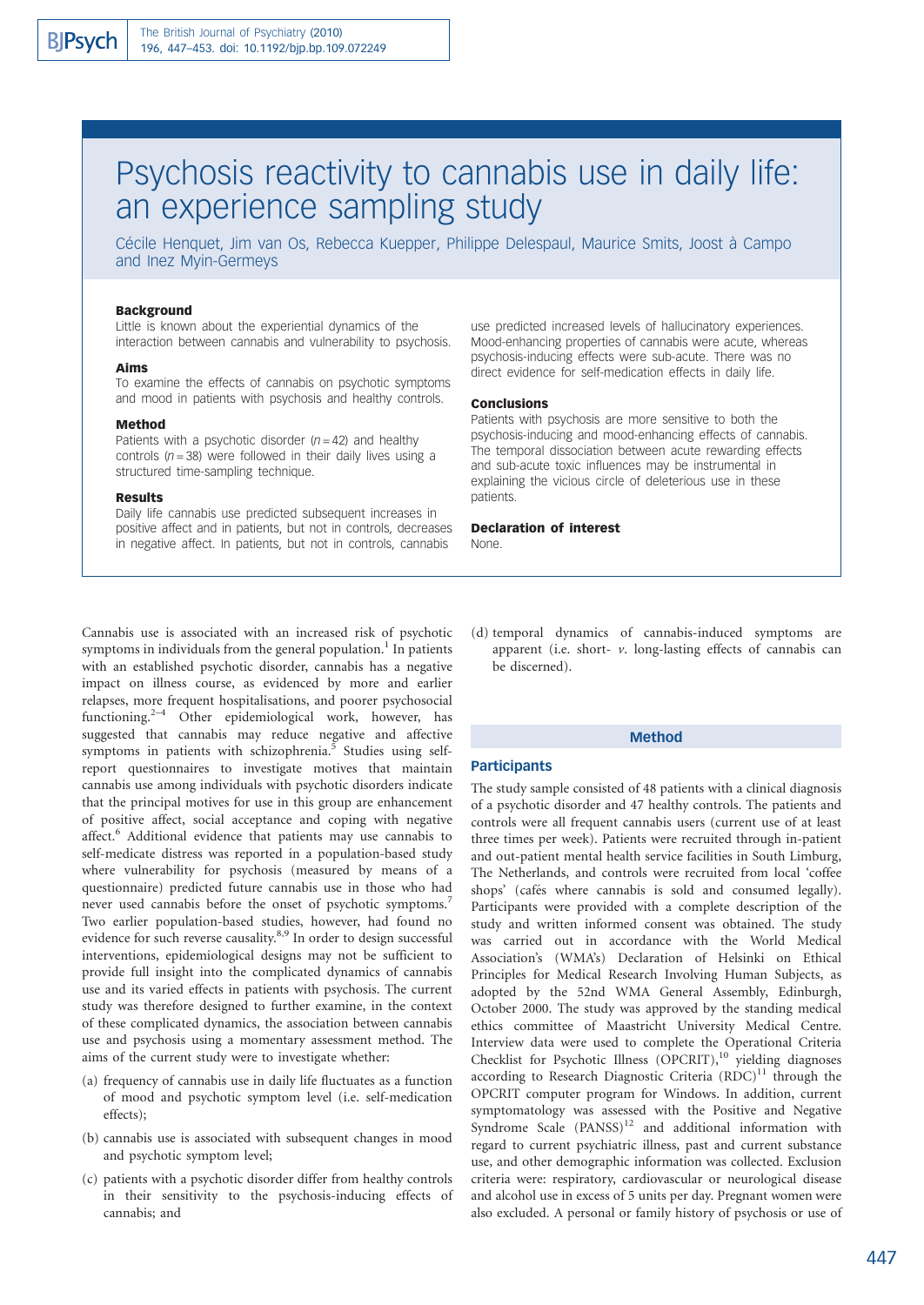antipsychotic medication was a further exclusion criterion for the control group.

# Experience sampling method

The experience sampling method (ESM) is a pseudo-random time sampling self-assessment technique. Previous applications of ESM have demonstrated feasibility, validity and reliability in patients with schizophrenia.<sup>13,14</sup> Participants received a digital wristwatch, and a paper-and-pen ESM booklet. Twelve times a day on six consecutive days, the watch emitted a beep at random moment in each 85-minute time block between 07.30 h and 00.30 h. After each beep, participants were asked to fill in a self-assessment form, collecting reports of affect, thoughts, severity of symptoms and activity rated on 7-point Likert scales at the moment of the beep. Participants were instructed to complete the form immediately after the beep to minimise memory distortion and to record the time at which they completed their report. During a briefing session, the ESM procedure was explained and a practice booklet was completed and discussed with the participant to confirm that the scale format was accurately understood. During the ESM week, participants were contacted by phone in order to ensure that they complied with the instructions. Participants were requested not to use illicit drugs other than cannabis during the 6 consecutive study days; however, no sanctions were involved. None of the participants was a regular user of drugs other than cannabis. During the telephone contacts, participants were asked about their use of other drugs and one person admitted to having used cocaine on the third day of the ESM week. Reports following this cocaine use were excluded from the analyses. At each beep when forms were completed, participants were asked to report the exact time. Reports completed more than 5 mins before and 15 mins after the beep were excluded from the analyses. This was done because previous research has shown that remote answers are less reliable and less valid than reports at the exact moment of the beep.<sup>15</sup> Participants with less than 24 valid reports were excluded from the analyses, as previous work has shown that measures of individuals with less than 30% of completed reports are less reliable.15

#### Measures

Measures regarding cannabis use, mood, and psychotic symptoms were derived from the ESM reports as described below.

# Assessment of cannabis use

Cannabis use, reported after each beep, referred to the period between the previous beep and the current beep (cannabis use, a binary variable). Similarly, cannabis use<sub>previous</sub> referred to cannabis use during the period between the previous beep and the beep before that. Alcohol use, reported after each beep, referred to the period between the previous beep and the current beep (alcohol use, a binary variable).

#### Assessment of mood

Mood states were assessed with 11 mood adjectives rated on a 7-point Likert scale  $(1 = not at all, 7 = very)$  reported after each beep, referring to the mood state at that moment (e.g. 'at this moment I feel anxious'). In previous ESM studies<sup>13,14</sup> with similar populations (patients with psychosis and healthy controls), a positive and a negative mood scale were identified with factor analysis on the raw within-participant scores of the mood items. For the current analyses, therefore, the mean of the adjectives 'cheerful', 'relaxed', 'happy', 'satisfied', 'enthusiastic',

'overall good' formed the positive affect scale (a continuous variable, Cronbach's  $\alpha$  = 0.89), and the mean of 'insecure', 'lonely', 'anxious', 'blue', 'guilty' formed the negative affect scale (a continuous variable, Cronbach's  $\alpha$  = 0.80). Positive affect<sub>previous</sub> and negative affect<sub>previous</sub> referred to mood states reported at the previous beep.

## Assessment of psychosis

Positive psychotic symptoms were assessed with seven items rated on a 7-point Likert scale  $(1 = not at all, 7 = very)$  reported after each beep, referring to the psychotic experiences at that moment. In order to allow self-reporting of psychotic experiences, the items assessing delusional ideation include aspects that can be associated directly with concrete positive psychotic experiences, rather than interpretations of these experiences (e.g. 'at the moment my thoughts are being controlled by others'). Guided by previous studies<sup>16,17</sup> the mean of 'preoccupied thoughts', 'racing thoughts', 'difficulty expressing thoughts', 'thoughts controlled by others' and 'suspicious' formed the delusions scale (a continuous variable, Cronbach's  $\alpha = 0.72$ ). Hallucinatory experiences were assessed directly (e.g. 'at the moment I'm hearing voices') as it has been shown in previous studies that patients can distinguish between hearing real voices and verbal hallucinations.<sup>18</sup> The mean of 'seeing things' and 'hearing things' formed the hallucinations scale (a continuous variable, Cronbach's  $\alpha$  = 0.70). Delusions<sub>previous</sub> and hallucinations<sub>previous</sub> referred to psychotic symptom severity reported at the previous beep.

# Statistical analyses

As ESM data have a hierarchical structure with multiple reports (level 1) nested within participants (level 2), multilevel random regression analyses were conducted to account for the variability associated with the two different levels. The odds ratios (for dichotomous variables) and betas (for continuous variables) of these regression analyses are the associations between the independent and dependent variables in the multilevel model. The STATA (version 10 for Windows) multilevel regression XTGEE routine was used for dichotomous variables, and the XTREG routine for continuous variables.

#### Overall symptom levels

Differences between patients and controls in overall symptom level were investigated using group  $(0 = \text{controls}; 1 = \text{patients})$  as independent and negative affect, positive affect, delusions and hallucinations as dependent variables. To investigate whether patients and controls differed in overall symptom level, multilevel regression analyses were conducted using group as the independent variable, and using negative affect, positive affect, delusions and hallucinations as dependent variables in consecutive models.

#### Self-medication effects

Self-medication effects were examined using negative affect<sub>previous</sub>, positive affect<sub>previous</sub>, delusions<sub>previous</sub> and hallucinations previous</sub> as independent variables, and cannabis use as the dependent variable (Fig. 1, analysis A).

#### Cannabis effects in patients v. controls

Main effects of cannabis use on subsequent symptom levels were investigated with cannabis use as independent, and negative affect, positive affect, delusions and hallucinations as dependent variables (Fig. 1, analysis B). In order to test the hypothesis that patients and controls differed in their sensitivity to cannabis effects,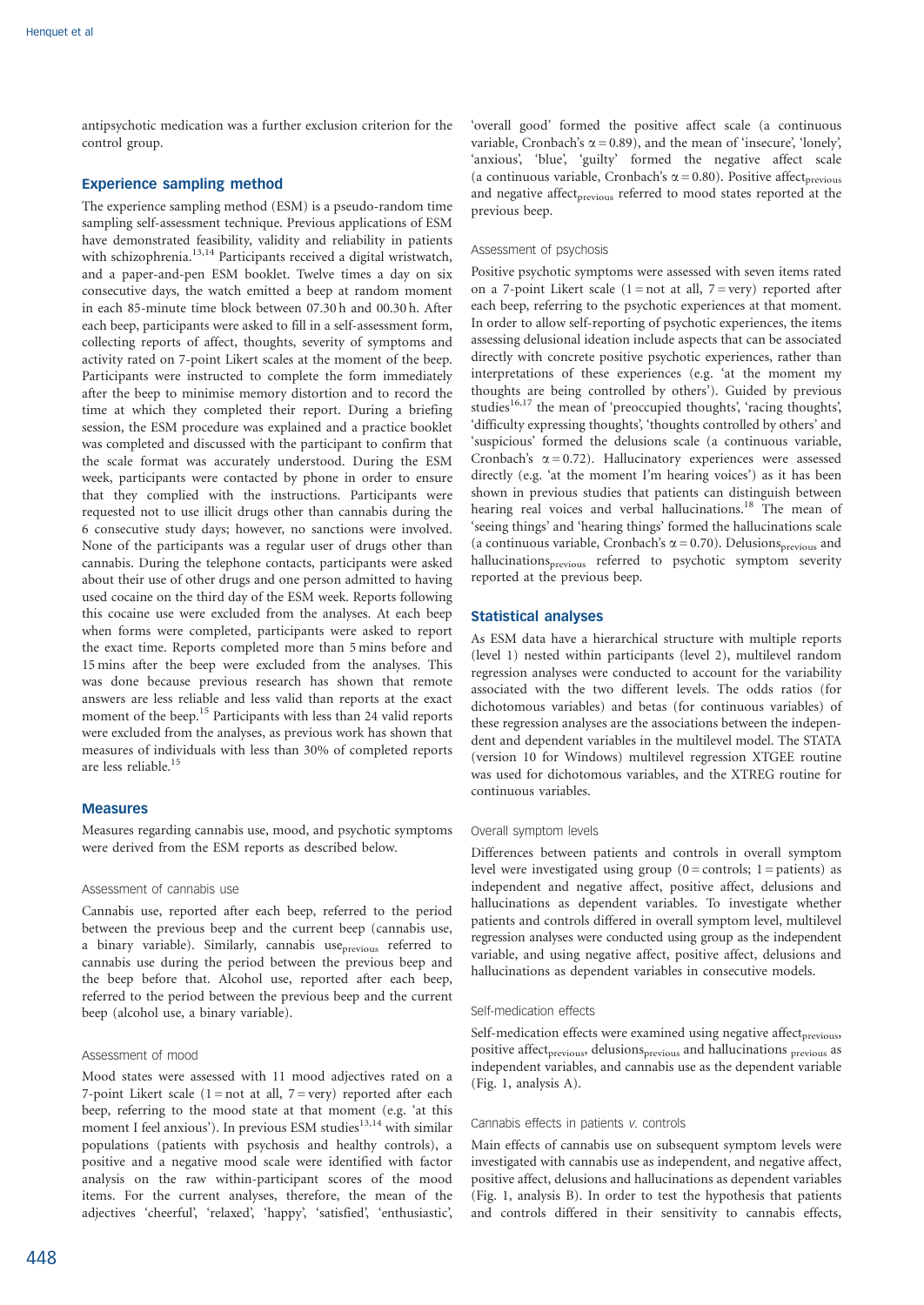



multilevel regression analyses were conducted with cannabis use and group as well as their interaction term as independent variables and with negative affect, positive affect, delusions and hallucinations as dependent variables. Regression model: ESM symptom level =  $\beta$ 0 +  $\beta$ 1(cannabis use) +  $\beta$ 2(group) +  $\beta$ 3(ESM cannabis use  $\times$  group). This cannabis  $\times$  group interaction was then fitted to allow estimation of cannabis effect sizes for both groups separately by calculating the appropriate linear combinations with the LINCOM command in STATA.

#### Temporal dynamics of cannabis effects

Based on the results of the previous analyses, post-hoc analyses were conducted to further investigate the duration of cannabis effects in the patient group only. To investigate these temporal dynamics, cannabis use (reported at the current beep) and cannabis use<sub>previous</sub> (reported at the previous beep) were entered simultaneously in the same model predicting negative affect, positive affect and hallucinations (Fig. 1, analysis C).

All analyses were *a priori* adjusted for age, gender, alcohol use and overall level of cannabis use during the ESM week. The analyses investigating self-medication effects were additionally adjusted for cannabis use reported at the previous beep, given the fact that cannabis use was strongly associated with cannabis use<sub>previous</sub> (OR = 3.66, 95% CI 3.05–4.40,  $P < 0.001$ ). In order to account for possible self-medication effects (i.e. symptom level reported at the previous beep causing an increase in symptoms and cannabis use reported at the current beep) the analyses investigating main effects of cannabis use on symptom levels were additionally adjusted for negative affect<sub>previous</sub>, positive affect<sub>previous</sub>, delusions<sub>previous</sub> and hallucinations<sub>previous</sub>. Main effects and interaction were assessed by Wald test.

# Results

## **Participants**

Of the 95 participants included in the study, 9 controls and 6 patients had fewer than 24 valid reports and were excluded from the analyses. Drop-out was not associated with group  $(OR = 0.94,$ 95% CI 0.32–2.73,  $P = 0.91$ ) or cannabis use during the ESM week ( $\beta$  = 1.01, 95% CI 0.88–1.16, P = 0.90). The final study sample consisted of 80 participants (42 patients and 38 controls; Tables 1 and 2). The OPCRIT diagnoses according to RDC were: schizophrenia  $(n = 10)$ , schizoaffective disorder  $(n = 28)$ , and unspecified functional psychosis  $(n=4)$ . Groups differed significantly in age, but not in gender (Table 1), or in lifetime or current frequency of cannabis use or lifetime use of other drugs (Table 3).

#### Overall symptom levels

Overall, patients reported significantly lower levels of positive affect ( $\beta$  = -0.56, 95% CI -1.03 to -0.09, P= 0.019) and higher levels of negative affect than controls  $(\beta = 0.41, 95\% \text{ CI } 0.07 \text{ to }$ 0.75,  $P = 0.020$ ). Patients and controls differed significantly in the intensity of hallucinations they reported ( $\beta = 0.34$ , 95% CI 0.09 to 0.60,  $P = 0.008$ ), but not in levels of delusions ( $\beta = 0.26$ , 95% CI  $-0.17$  to 0.70,  $P = 0.24$ ). Frequency of cannabis use during the ESM week was significantly higher in patients than in controls (OR = 1.76, 95% CI 1.12 to 2.77,  $P = 0.015$ ).

#### Self-medication effects

Neither positive affect<sub>previous</sub> nor negative affect<sub>previous</sub> predicted cannabis use reported at the following beep ( $OR = 1.08$ , 95% CI 0.99–1.16,  $P = 0.09$  and  $OR = 0.97$ , 95% CI 0.88–1.08,  $P = 0.64$ respectively). Similarly, no association was found between delusions<sub>previous</sub> and subsequent cannabis use  $(OR = 0.99, 95\%)$ CI 0.890-1.06,  $P = 0.97$ ) or hallucinations<sub>previous</sub> and cannabis use (OR = 0.96, 95% CI 0.83–1.11,  $P = 0.59$ ).

#### Cannabis effects on mood in patients v. controls

Cannabis use was associated with subsequent increases in positive affect ( $\beta$  = 0.21, 95% CI 0.14 to 0.29, *P* < 0.001). Overall, cannabis use had no effect on negative affect ( $\beta$  = -0.04, 95% CI -0.09 to 0.01,  $P = 0.12$ ). The cannabis use  $\times$  group interaction, however, was significant for negative affect. Thus, patients were more sensitive to the mood-enhancing effects of cannabis than controls (i.e. large and significant decreases in negative affect were observed after cannabis use in patients, but not in controls; cannabis $\times$ group interaction:  $\chi^2$  = 6.43, d.f. = 1, P = 0.011; Table 4). No such interaction effect was observed for changes in positive affect after cannabis use ( $\chi^2$  = 0.98, d.f. = 1, P = 0.32).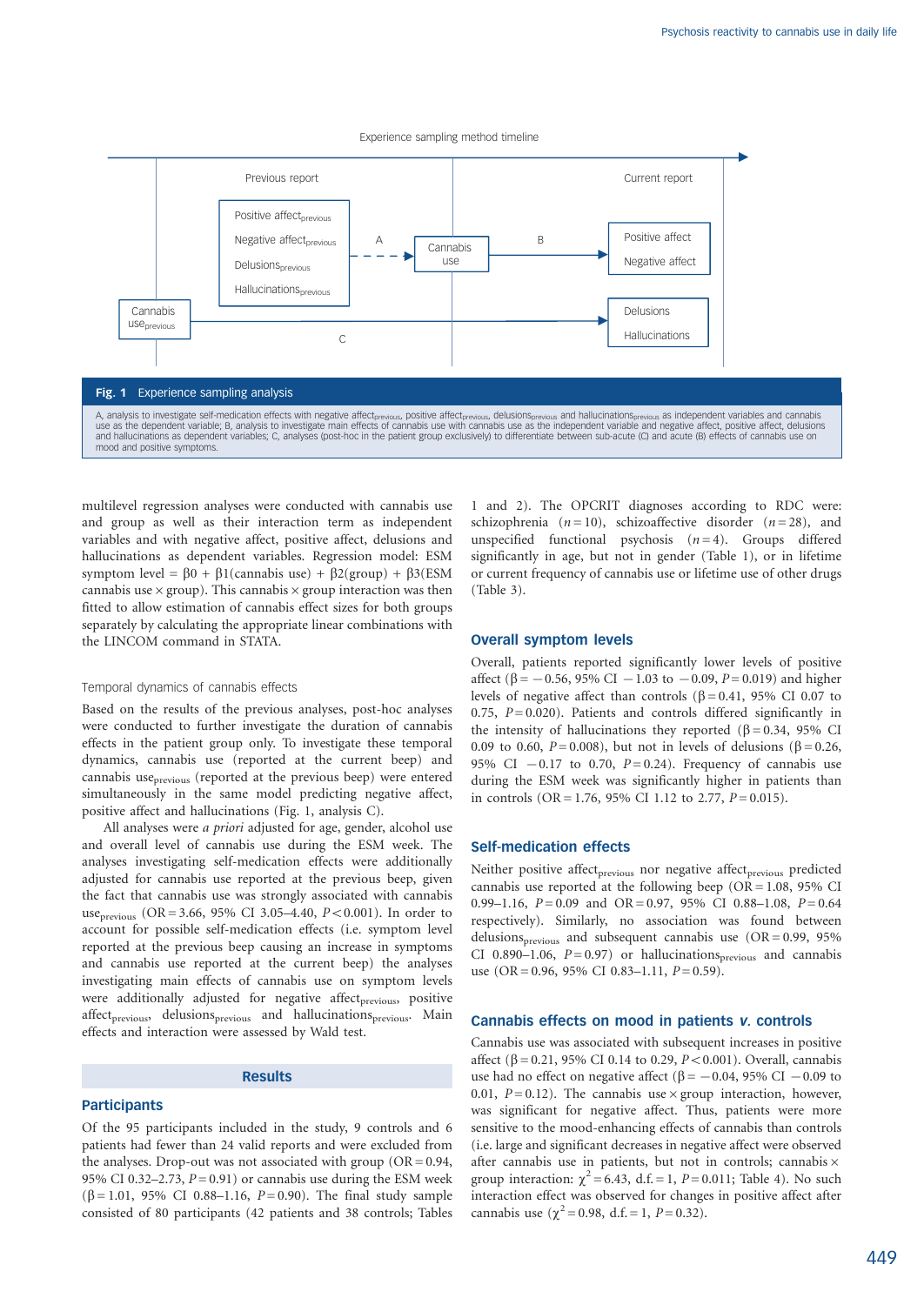| <b>Table 1</b> Sociodemographics of the study sample                                                                                                                                         |                                             |                     |
|----------------------------------------------------------------------------------------------------------------------------------------------------------------------------------------------|---------------------------------------------|---------------------|
|                                                                                                                                                                                              | Controls $(n=38)$                           | Patients $(n = 42)$ |
| Age, years: mean (s.d.) (range)                                                                                                                                                              | $26.9$ (7.5) $(18-47)^a$ 36.1 (9.3) (19-58) |                     |
| Gender (M/F)                                                                                                                                                                                 | $31/7^{b}$                                  | 31/11               |
| Education, n<br>Elementary school<br>Secondary school<br>Higher education                                                                                                                    | 3<br>18<br>17                               | 8<br>28<br>3        |
| Living situation, n<br>Alone<br>With partner/own family<br>With parents/other family<br>Protected housing                                                                                    | 19<br>7<br>$12^{1}$                         | 22<br>9<br>5<br>6   |
| Work situation, n<br>Working (e.g. school, household)<br>Unemployed<br>Incapable of work<br>Protected work                                                                                   | 27<br>7<br>$\mathfrak{p}$                   | 4<br>8<br>26<br>1   |
| a. Age differed significantly between groups ( $\beta$ = 9.2, 95% CI 5.5–12.9, P < 0.001).<br>b. Gender did not differ significantly between groups ( $\chi^2$ = 0.691, d.f. = 1, P = 0.41). |                                             |                     |

| <b>Table 2</b> Clinical variables across the study sample                                                        |                   |                     |
|------------------------------------------------------------------------------------------------------------------|-------------------|---------------------|
|                                                                                                                  | Controls $(n=38)$ | Patients $(n = 42)$ |
| Total PANSS score, <sup>a</sup> mean (s.d.)                                                                      | 32.3(2.3)         | 47.5 (11.6)         |
| PANSS positive score, mean (s.d.)                                                                                | 7.4(0.8)          | 12.1(4.7)           |
| PANSS negative score, mean (s.d.)                                                                                | 7.5(1.1)          | 10.1(3.4)           |
| Age first psychotic episode, years:<br>mean (s.d.)                                                               |                   | 22.5(6.9)           |
| Usual symptom severity<br>(past 2 years), n<br>Severe<br>Mild to moderate<br>Recovered                           |                   | 3<br>19<br>4        |
| Current use of medication, n<br>No antipsychotic medication<br>Typical antipsychotics<br>Atypical antipsychotics | 38                | 7<br>12<br>23       |
| PANSS, Positive and Negative Syndrome Scale.<br>a. Total, positive and negative score on the PANSS.              |                   |                     |

#### Cannabis effects on psychosis in patients v. controls

Cannabis use was significantly associated with subsequent increases of hallucinations  $(\beta = 0.05, 95\% \text{ CI} 0.01 - 0.08,$  $P = 0.015$ ). No main effect of cannabis use was found for subsequent delusion intensity ( $\beta$  = -0.02, 95% CI -0.07 to 0.04,  $P = 0.58$ ). Patients and controls differed in their sensitivity to the hallucinogenic effects of cannabis (cannabis $\times$  group interaction  $\chi^2$  = 3.66, d.f. = 1, P = 0.056; Table 4). Patients reported significant increases in hallucinations ( $\beta$  = 0.08, 95% CI 0.03–0.13,  $P = 0.002$ ), whereas the association between cannabis use and hallucinations was small and non-significant in controls ( $\beta$  = 0.01, 95% CI  $-0.04$  to 0.06,  $P = 0.75$ ). Further post-hoc analyses for the separate hallucination items showed that the cannabis effects in patients were particularly associated with auditory hallucinations ('hearing voices',  $\beta$  = 0.11, 95% CI 0.04–0.17, P = 0.003; Table 4) but that they were less clearly associated with visual hallucinations. No interaction effects were found for delusions ( $\chi^2$  = 1.17, d.f. = 1,  $P = 0.28$ ; Table 4).

# Temporal dynamics of cannabis effects

A follow-up post-hoc analysis was conducted, assessing the duration of cannabis effects on mood and hallucinations in the patient group only, by entering both cannabis use and cannabis useprevious simultaneously in the same model. This suggested that increases in positive affect were observed in the short term ( $\beta$  = 0.31, 95% CI 0.19–0.43, P < 0.001 for cannabis use) rather than the long term ( $\beta = 0.07$ , 95% CI  $-0.056$  to 0.19, P= 0.28 for cannabis use<sub>previous</sub>). For hallucinations, however, when both cannabis use and cannabis use<sub>previous</sub> were entered simultaneously in the same model, increases in hallucinatory experiences were observed only in the long term  $(\beta = 0.09, 95\% \text{ CI } 0.01-0.17,$  $P = 0.030$  for cannabis use<sub>previous</sub>) and not in the short term  $(\beta = 0.06, 95\% \text{ CI} - 0.01 \text{ to } 0.14, P = 0.11 \text{ for cannabis use}).$  This suggests that the association between cannabis and hallucinatory experiences was most prominent after a longer period of time compared with its shorter-term mood-enhancing effects.

# **Discussion**

Cannabis use in daily life was associated with subsequent increases in hallucinatory experiences, in particular auditory hallucinations. Patients with a psychotic disorder were more sensitive to the hallucinogenic effects of cannabis than healthy controls. Overall, cannabis enhanced mood, with patients being more sensitive to the positive effects of cannabis on negative affect (i.e. stronger decreases in negative affect after cannabis use). In addition, the data suggest that the positive effects of cannabis on mood are acute, whereas its association with psychotic experiences is subacute. Neither negative affect nor hallucinations nor delusions predicted cannabis use, arguing against self-medication effects in daily life. In addition, the effect on subsequent symptom level remained both large and significant after adjustment of symptom level at the previous assessment (i.e. symptoms preceding the use of cannabis).

The current momentary assessment data confirm epidemiological and experimental findings,<sup>19,20</sup> showing that patients with a psychotic disorder are more sensitive to the psychosis-inducing effects of cannabis than healthy controls. Furthermore, the current findings extend this to the real world of everyday life. The effect sizes were small but the cumulative effect may be considerable,

| <b>Table 3</b> Substance use in the total sample                                                                                                                    |                   |                     |             |                 |      |
|---------------------------------------------------------------------------------------------------------------------------------------------------------------------|-------------------|---------------------|-------------|-----------------|------|
|                                                                                                                                                                     | Controls $(n=38)$ | Patients $(n = 42)$ | $\hat{a}^a$ | 95% CI          | ם    |
| Cannabis use                                                                                                                                                        |                   |                     |             |                 |      |
| Age first cannabis use, years: mean (s.d.)                                                                                                                          | 16.9(4.4)         | 18.0(6.3)           | $-1.22$     | $-3.75$ to 0.33 | 0.35 |
| Use more than once daily (during most heavy use), n                                                                                                                 | 30                | 37                  | $-0.24$     | $-0.90$ to 0.41 | 0.46 |
| Use more than once daily (during past 12 months), $n$                                                                                                               | 29                | 37                  | 0.24        | $-0.31$ to 1.29 | 0.39 |
| Cocaine and/or stimulants use, n                                                                                                                                    |                   |                     |             |                 |      |
| Lifetime use                                                                                                                                                        | 22                | 27                  | 0.04        | $-0.20$ to 0.28 | 0.75 |
| Use during past 12 months                                                                                                                                           | 12                | 14                  | 0.13        | $-0.10$ to 0.37 | 0.26 |
| a. Regression coefficient indicates change in demographic variable associated with being in the control v, the patient group, analyses adjusted for age and gender. |                   |                     |             |                 |      |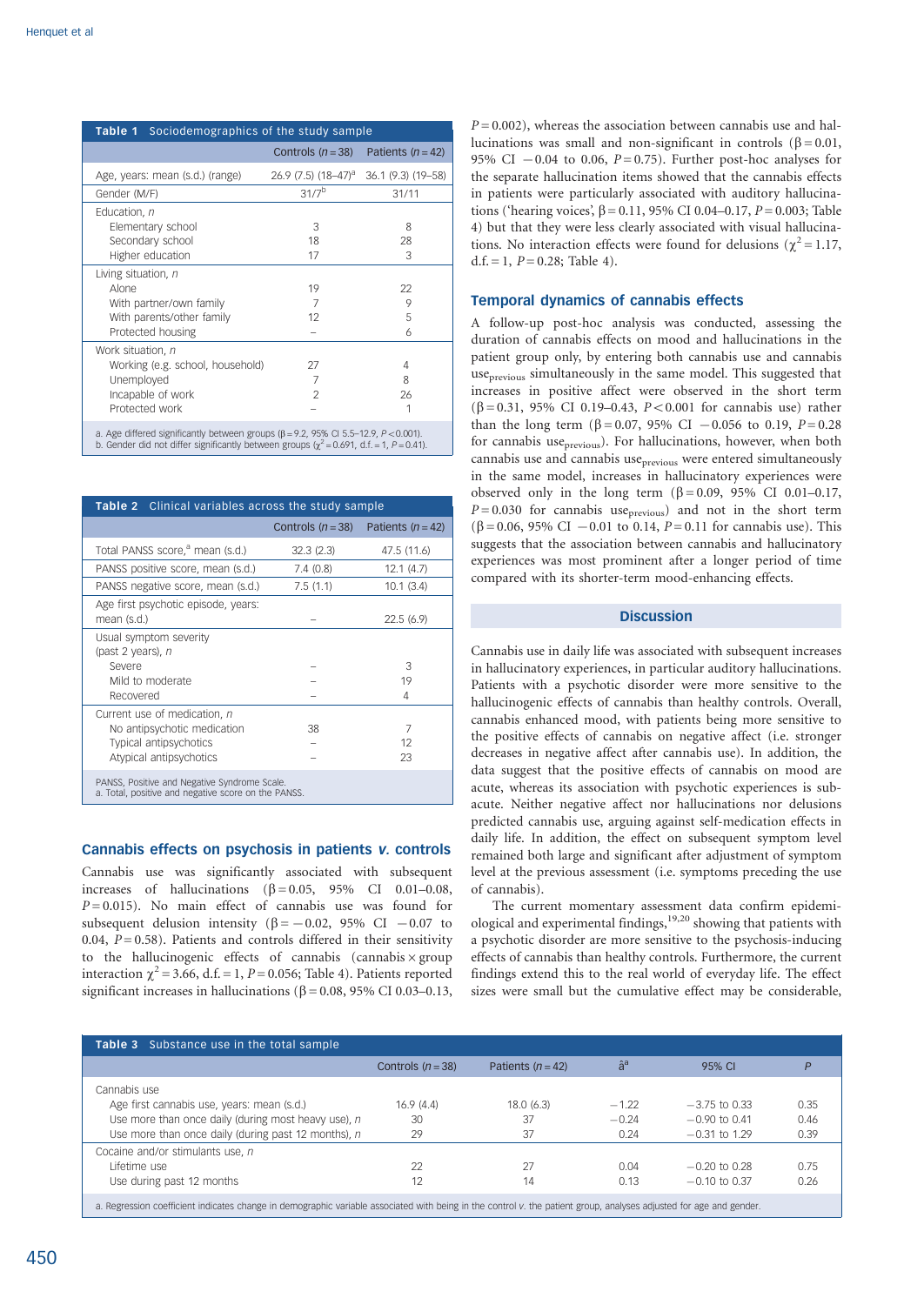| Effects of cannabis use on subsequent symptom levels, patients v. controls<br>Table 4 |                               |                               |                                                    |                                        |
|---------------------------------------------------------------------------------------|-------------------------------|-------------------------------|----------------------------------------------------|----------------------------------------|
|                                                                                       | Cannabis $-$ ,<br>mean (s.d.) | Cannabis $+$ ,<br>mean (s.d.) | Cannabis effect size <sup>a</sup>                  | Group $\times$ cannabis <sup>b</sup>   |
| Positive affect                                                                       |                               |                               |                                                    |                                        |
| Controls                                                                              | 4.99(1.14)                    | 5.12(1.17)                    | $\beta$ = 0.18, 95% CI 0.07 to 0.28; P = 0.01      | $\gamma^2$ = 0.98, d.f. = 1, P = 0.32  |
| Patients                                                                              | 4.30 (1.26)                   | 4.46 (1.32)                   | $\beta$ = 0.24, 95% CI 0.15 to 0.35, P < 0.001     |                                        |
| Negative affect                                                                       |                               |                               |                                                    |                                        |
| Controls                                                                              | 1.35(0.65)                    | 1.29(0.70)                    | $\beta$ = 0.03, 95% CI - 0.05 to 0.10; P = 0.47    | $\gamma^2$ = 6.43, d.f. = 1, P = 0.011 |
| Patients                                                                              | 1.96(1.16)                    | 1.78(0.96)                    | $\beta$ = -0.10, 95% CI -0.17 to -0.03, P = 0.0043 |                                        |
| <b>Delusions</b>                                                                      |                               |                               |                                                    |                                        |
| Controls                                                                              | 1.87(0.82)                    | 1.87(0.89)                    | $\beta$ = 0.02, 95% CI - 0.06 to 0.10; P = 0.70    | $\gamma^2$ = 1.11, d.f. = 1, P = 0.28  |
| Patients                                                                              | 2.47(1.25)                    | 2.45(1.26)                    | $\beta$ = -0.05, 95% CI -0.12 to 0.03, P = 0.25    |                                        |
| <b>Hallucinations</b>                                                                 |                               |                               |                                                    |                                        |
| Controls                                                                              | 1.00(0.07)                    | 1.00(0.13)                    | $\beta$ = 0.01, 95% CI - 0.04 to 0.06; P = 0.75    | $\gamma^2$ = 3.66, d.f. = 1, P = 0.056 |
| Patients                                                                              | 1.38(0.88)                    | 1.40(0.95)                    | $\beta$ = 0.08, 95% CI 0.03 to 0.13, P = 0.002     |                                        |
| Auditory hallucinations                                                               |                               |                               |                                                    |                                        |
| Controls                                                                              | 1.00(0.08)                    | 1.01(0.25)                    | $\beta$ = 0.01, 95% CI - 0.06 to 0.08; P = 0.72    | $\gamma^2$ = 3.36, d.f. = 1, P = 0.067 |
| Patients                                                                              | 1.40(1.03)                    | 1.50(1.21)                    | $\beta$ = 0.11, 95% CI 0.04 to 0.17, P = 0.003     |                                        |
|                                                                                       |                               |                               |                                                    |                                        |

a. Regression coefficient indicates change in symptom score associated with no cannabis use v. cannabis use, analyses adjusted for age, gender, alcohol use, overall level of cannabis use during the experience sampling method week and symptom level at the previous beep.<br>b. Chi-squared (d.f. = 1) test for the interaction term, adjusted for age, gender, alcohol use, overall level of cannabis use

as exposure to cannabis and subsequent fluctuations in symptoms were observed several times a day over several days. The method of multiple assessments in daily life furthermore has the advantage of avoiding retrospective assessment of symptom states. These are most likely to be distorted by cannabis in the patient group, as increased sensitivity to cannabis operates not only at the symptom level, but also at the level of memory function.<sup>20</sup> A crucial point in the interpretation of the results is the validity of the psychosis measures, especially because the results seem to indicate that hallucinations may be a more sensitive phenotype than delusions to study the acute effects of cannabis in daily life. Previous research has shown that patients can distinguish between hearing real voices and verbal hallucinations in self-report questionnaires,<sup>21</sup> as well as between items such as preoccupation, suspicion and feeling as if controlled by others.<sup>15</sup> In addition, the psychosis items used in this study are related to the same construct of psychosis, which is shown by a Cronbach's alpha of 0.71. In a previous study, it was shown that these ESM hallucinations and delusions scores were significantly and specifically correlated with PANSS positive symptom scores  $(r=0.45, P<0.001)$ , but not with PANSS negative symptom scores  $(r=0.26, P=0.12).^{22}$  Previous studies have also shown that ESM psychosis scores have discriminate validity, as they distinguish patients from first-degree relatives of patients with psychosis and healthy controls.<sup>22</sup> The fact that in the current study patients did not differ in overall delusion levels from the control participants, may be explained by the long-term psychosis-inducing effects of chronic cannabis use which have been consistently reported in the general population as well.<sup>8,23</sup> Comparison with a previous ESM study, indeed, showed that in the current controls using cannabis overall delusion levels were higher than in other control participants not using cannabis.<sup>24</sup>

#### Increased addiction potential in patients

In agreement with two longitudinal studies on this topic,  $8,9$ the present data did not support direct mechanisms of selfmedication, since cannabis use was not predicted by previous changes in symptom level or mood. However, cannabis did improve mood, particularly in patients. The combination of differential sensitivity in patients to the acute rewarding effects and the sub-acute negative influences of cannabis on psychotic symptoms (despite the fact that the majority of patients were using antipsychotic medication) may be helpful in explaining the model of cannabis use in patients with psychosis, as proposed by Spencer et al.<sup>6</sup> According to this model, use of cannabis is driven by expectations that individuals may have about the (acute) effects of cannabis. The sub-acute negative psychotic effects may then be experienced as evidence that more use is necessary to bring about the anticipated rewarding effects. Hallucinatory experiences are strongly associated with negative affect,<sup>18</sup> fuelling further use in order to experience acute improvement in mood. Patients may be more sensitive to these mechanisms as they (a) have overall higher levels of negative affect and (b) are more sensitive to the mood- and psychosis-enhancing effects of cannabis. The motivation to enhance affect may consequently direct the individual to future use and cannabis dependence, despite the long-term negative impact cannabis may have on functional outcome.2,4 The finding that cannabis use was not predicted by changes in mood at the previous beep, could be explained by the fact that in the context of ongoing high levels of negative affect, patients may delay use until they find an appropriate time to smoke (with mood fluctuations occurring further back in the chain of events).

# Biological plausibility

A reciprocal interaction between the endocannabinoid and dopamine system may explain the psychotogenic effects of cannabis in individuals with increased liability to psychosis such as the patient group.<sup>25</sup> In the central nervous system, THC  $(\Delta$ -9-tetrahydrocannabinol, the psychoactive component of cannabis) binds to cannabinoid 1 (CB1) receptors, the primary receptor site for endocannabinoids. Endocannabinoids act as retrograde signals at central nervous system synapses, by activating presynaptic CB1 receptors.<sup>26,27</sup> Activation of CB1 receptors inhibits presynaptic neurotransmitter release. The endocannabinoid system thus plays an important role in the modulation of other neurotransmitters (e.g. gamma-aminobutyric acid and glutamate) and may thereby indirectly influence dopamine firing as well.<sup>28</sup> Exogenous cannabinoids such as THC, however, disrupt these subtle, fine-tuning effects of endocannabinoids.<sup>29</sup> Animal research has shown that THC evokes burst-firing in the ventral tegmental area and thereby increases dopamine concentrations in striatal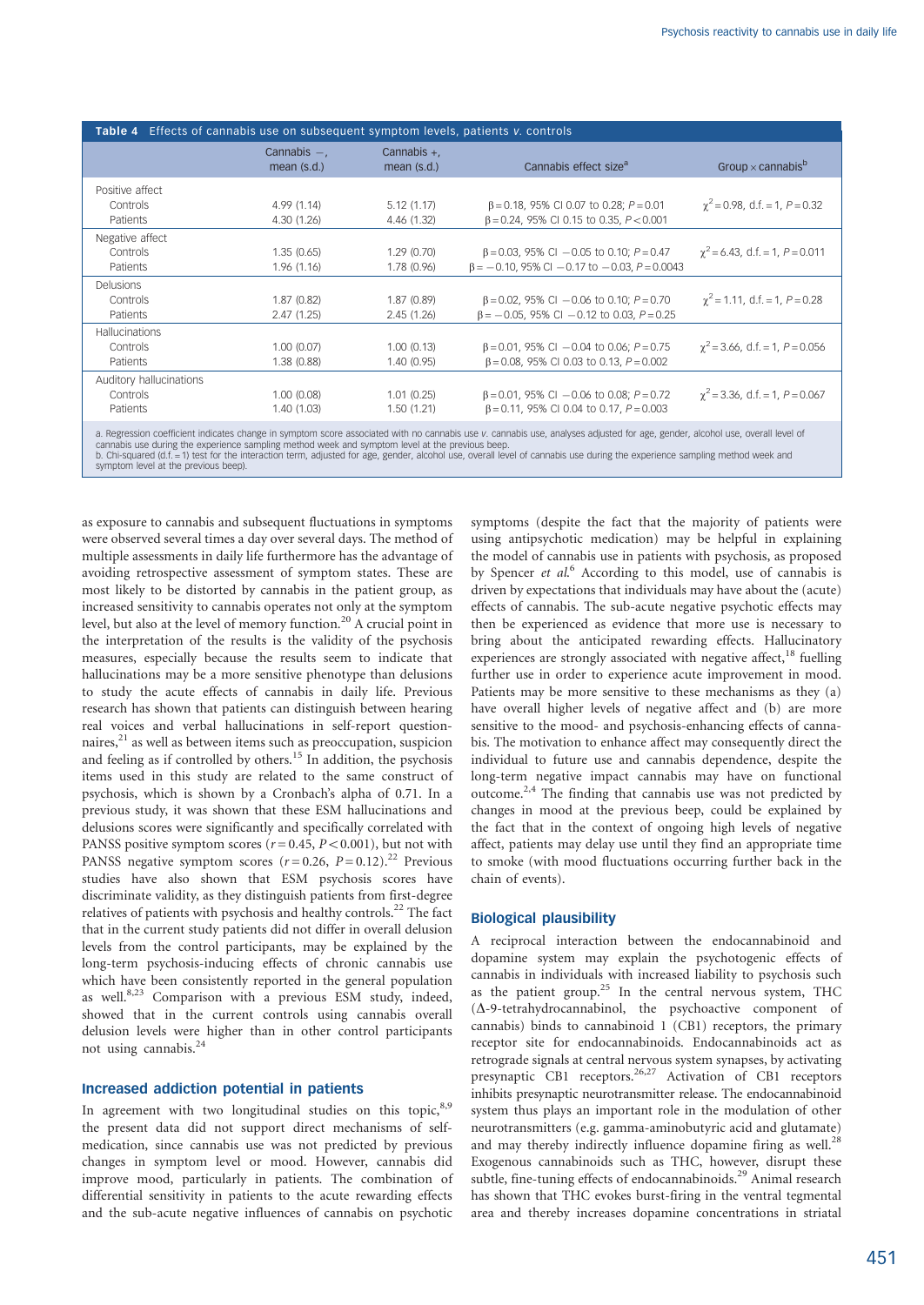brain regions. $30,31$  The cannabis effects as presented in this study might thus be attributable to the effects of THC on dopaminergic neurotransmission. Striatal dopamine is thought to play a crucial role in attributing salience to stimuli in the environment. As a consequence, a hyperdopaminergic state may facilitate psychotic experiences by enabling false attribution of significance to ambiguous stimuli.<sup>32</sup> Auditory hallucinations may then be most prominent after exposure to THC as they occur in the moment, whereas delusions may be secondary interpretations of aberrant perceptions.<sup>33</sup> Recently, the acute effects of THC on striatal dopamine were investigated for the first time in human healthy volunteers, using experimental positron emission tomography paradigms. Bossong et al found THC-induced striatal dopamine release,<sup>34</sup> whereas Stokes and colleagues did not find such effects on dopamine transmission.<sup>35</sup> These divergent findings may be due to the fact that individuals differ in their sensitivity to THC, with individuals expressing high psychosis liability, such as patients with schizophrenia, being more vulnerable than healthy controls.1,36 Epidemiological work has now identified several factors that co-participate with THC in causing psychosis,<sup>37</sup> as pre-existing psychotic symptoms,<sup>8</sup> exposure to childhood trauma38,39 and a functional polymorphism in the catechol-Omethyltransferase gene<sup>40,41</sup> have been shown to moderate the effects of cannabis on psychosis outcome. The results of the current study further support the idea that gene–environment interactions underlie the cannabis–psychosis association by showing that individuals at increased risk for psychosis (such as patients) are more sensitive to both the psychosis-inducing and mood-enhancing effects of THC.

## Limitations

Several limitations need to be taken into account. First, reports on cannabis use and symptoms were based on self-report and were not confirmed by, for example, urine analysis. However, as consumption of cannabis is legal in The Netherlands and 32–51% of the assessments were cannabis moments, underreporting of drug use is unlikely. Experience sampling method adherence research<sup>42</sup> has shown that individuals generally adhere very well with ESM procedures as carried out in the current investigation. Second, the validity of the reports may be challenged by negative effects of cannabis on cognition. The number of drop-outs due to invalid reports, however, was similar to that reported in a recent ESM adherence study.<sup>42</sup> Third, patients were on average 10 years older than controls, thus duration of cannabis use may have been higher in patients than in controls. Adjustment for age did not change the results significantly. However, it may be useful to match on age and duration of cannabis use in future ESM studies. Fourth, it was found recently that patients with a first episode of psychosis show a preference for higher potency cannabis compared with healthy controls.<sup>43</sup> In the current study, however, type and potency of cannabis was not controlled for in the analyses. It is unlikely, however, that this explains the stronger effects of cannabis on psychosis in the patient group. This is because the percentage of THC of the cannabis available in The Netherlands is correlated with its price and on average patients paid lower prices than controls for the cannabis they used during this study ( $\beta$  = -1.40, 95% CI -2.85 to 0.05, P= 0.058). Nevertheless, in future ESM studies it would be interesting to include information on type and potency of cannabis (e.g. by means of hair samples,<sup>44</sup> especially given the differential effects of THC and cannabidiol on mood and psychotic symptoms.<sup>45</sup> Fifth, participants were regular cannabis users, which raises the question of whether the results would generalise to less frequent use of cannabis. D'Souza et  $al^{46}$  found frequent users to be blunted

to the acute psychotomimetic effects of  $\Delta$ -9-THC. Epidemiological work however, has also shown that the long-term effects of cannabis may increase the risk for psychosis in a dose–response fashion,<sup>8</sup> a finding that may be suggestive of a sensitisation process. More research is needed to investigate the moderating effect of duration of previous exposure on the acute psychosis-inducing effects of  $\overline{\Delta}$ -9-THC.

# Clinical implications

In patients, the clinical goal may be to intervene as early as possible to limit progression of the illness to more severe states associated with comorbidity of psychotic illness and cannabis misuse. Cannabis use is frequently a concern in treatment, yet it is often insufficiently discussed between patient and mental health provider. Since the consumption of cannabis and use-related activities play an important role in the everyday social lives of patients, it is of major importance to get better insight into the mechanisms and patterns of use. Some patients who were participating in this study reported that completion of the ESM booklets and the feedback they received afterwards on their patterns of use and related symptoms may have already changed their conceptions about cannabis use to some extent. This suggests that the data presented here may be of great clinical use, being applicable at the individual level as well. A combination of motivational interviewing and cognitive–behavioural therapy (in which not only the positive but also the affective symptoms are addressed) has been proposed to be most effective for patients with psychosis and comorbid substance misuse.<sup>47</sup> The experience sampling data described here validate this idea by emphasising the need to recognise individual differences in sensitivity to cannabis and addiction potential resulting from differences in (genetic) liability to psychosis.

Cécile Henquet, PhD, Department of Psychiatry and Psychology, EURON, Maastricht University Medical Centre, South Limburg Mental Health Research and Teaching Network, Maastricht, and Mondriaan Zorggroep, Division Addiction Care, South Limburg, The Netherlands; Jim van Os, MD, PhD, Department of Psychiatry and Psychology, EURON, Maastricht University Medical Centre, South Limburg Mental Health Research and Teaching Network, Maastricht, The Netherlands, and Division of Psychological Medicine, Institute of Psychiatry, Kings College, London, UK; Rebecca Kuepper, MSc, Department of Psychiatry and Psychology, EURON, Maastricht University Medical Centre, South Limburg Mental Health Research and Teaching Network, Maastricht, The Netherlands; Philippe Delespaul, PhD, Department of Psychiatry and Psychology, EURON, Maastricht University Medical Centre, South Limburg Mental Health Research and Teaching Network, Maastricht, and Mondriaan Zorggroep, South Limburg, The Netherlands; Maurice Smits, MSc, Joost a` Campo, MD, PhD, Mondriaan Zorggroep, South Limburg, The Netherlands; Inez Myin-Germeys, PhD, Department of Psychiatry and Psychology, EURON, Maastricht University Medical Centre, South Limburg Mental Health Research and Teaching Network, Maastricht, The Netherlands, and School of Psychological Sciences, University of Manchester, UK

**Correspondence:** Dr Cécile Henquet, Department of Psychiatry and Psychology, Maastricht University Medical Centre, PO BOX 616 (Loc. Vijverdal), 6200 MD Maastricht, The Netherlands. Email: cecile.henquet@sp.unimaas.nl

First received 19 Aug 2009, final revision 14 Jan 2010, accepted 28 Feb 2010

# Funding

C.H. was supported by the Dutch Medical Research Council (VENI grant). M.S. was supported by the Dutch Medical Research Council (OOG grant). I.M.-G. was supported by the Dutch Medical Research Council (VIDI grant) and by a 2006 NARSAD Young Investigator Award.

# References

- 1 Murray RM, Morrison PD, Henquet C, Di Forti M. Cannabis, the mind and society: the hash realities. Nat Rev Neurosci 2007; 8: 885–95.
- 2 Grech A, Van Os J, Jones PB, Lewis SW, Murray RM. Cannabis use and outcome of recent onset psychosis. Eur Psychiatry 2005; 20: 349–53.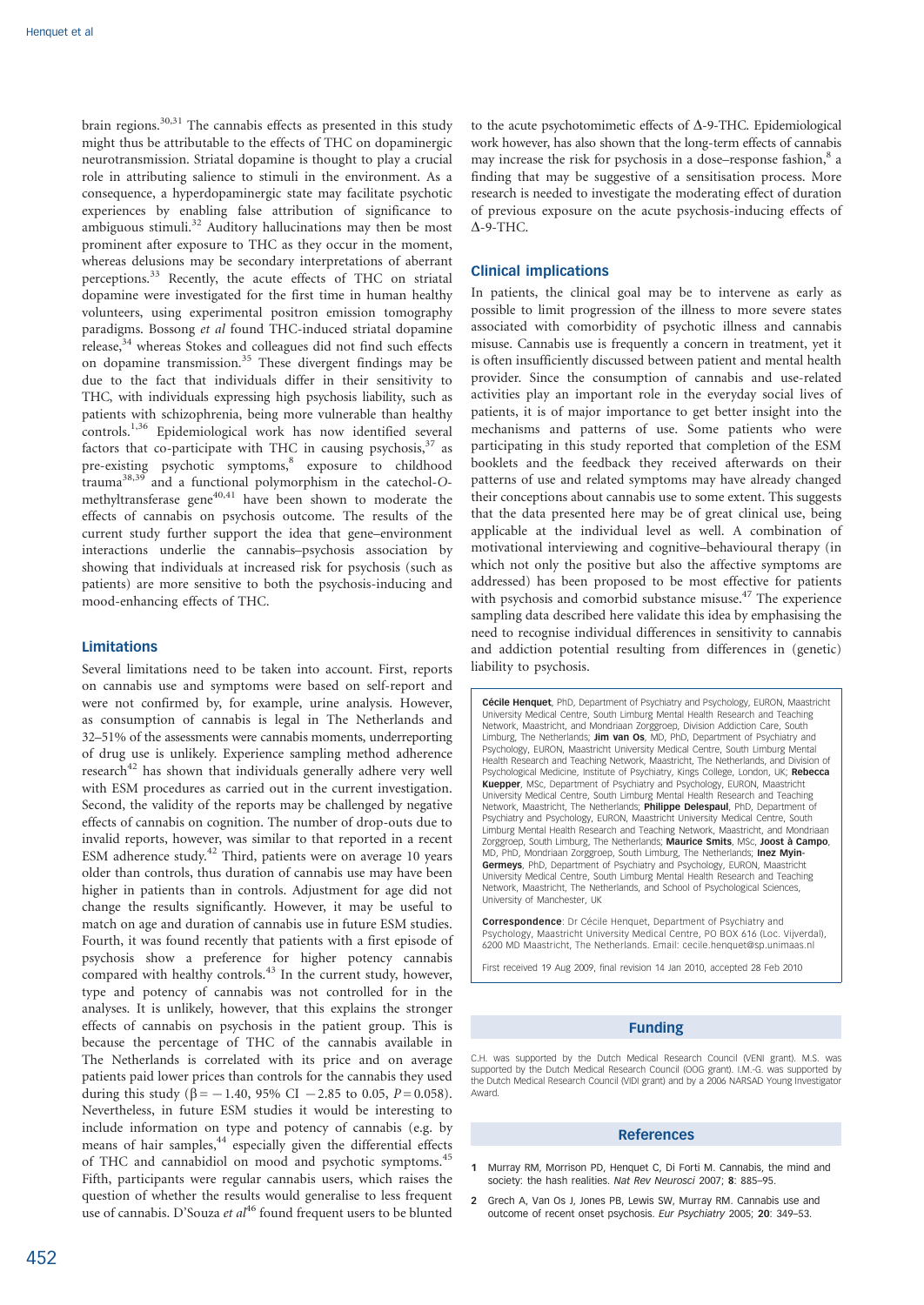- 3 Caspari D. Cannabis and schizophrenia: results of a follow-up study. Eur Arch Psychiatry Clin Neurosci 1999; 249: 45–9.
- 4 Linszen DH, Dingemans PM, Lenior ME. Cannabis abuse and the course of recent-onset schizophrenic disorders. Arch Gen Psychiatry 1994; 51: 273–9.
- 5 Compton MT, Furman AC, Kaslow NJ. Lower negative symptom scores among cannabis-dependent patients with schizophrenia-spectrum disorders: preliminary evidence from an African American first-episode sample. Schizophr Res 2004; 71: 61–4.
- 6 Spencer C, Castle D, Michie PT. Motivations that maintain substance use among individuals with psychotic disorders. Schizophr Bull 2002; 28: 233–47.
- 7 Ferdinand RF, Sondeijker F, van der Ende J, Selten JP, Huizink A, Verhulst FC. Cannabis use predicts future psychotic symptoms, and vice versa. Addiction 2005; 100: 612–8.
- 8 Henquet C, Krabbendam L, Spauwen J, Kaplan C, Lieb R, Wittchen HU, et al. Prospective cohort study of cannabis use, predisposition for psychosis, and psychotic symptoms in young people. BMJ 2005; 330: 11–5.
- 9 Stefanis NC, Delespaul P, Henquet C, Bakoula C, Stefanis CN, Van Os J. Early adolescent cannabis exposure and positive and negative dimensions of psychosis. Addiction 2004; 99: 1333–41.
- 10 McGuffin P, Farmer A, Harvey I. A polydiagnostic application of operational criteria in studies of psychotic illness: development and reliability of the OPCRIT system. Arch Gen Psychiatry 1991; 48: 764–70.
- 11 Spitzer RL, Endicott J, Robins E. Research diagnostic criteria: rationale and reliability. Arch Gen Psychiatry 1978; 35: 773–82.
- 12 Kay SR, Fiszbein A, Opler LA. The positive and negative syndrome scale (PANSS) for schizophrenia. Schizophr Bull 1987; 13: 261–76.
- 13 Myin-Germeys I, van Os J, Schwartz JE, Stone AA, Delespaul PA. Emotional reactivity to daily life stress in psychosis. Arch Gen Psychiatry 2001; 58: s1137–44.
- 14 Myin-Germeys I, Krabbendam L, Jolles J, Delespaul PA, van Os J. Are cognitive impairments associated with sensitivity to stress in schizophrenia? An experience sampling study. Am J Psychiatry 2002; 159: 443–9.
- 15 Delespaul PAEG. Empirical studies in ESM reliability and validity. In Assessing Schizophrenia in Daily Life: The Experience Sampling Method. (ed. MW de Vries): 107. Maastricht University Press, 1995.
- 16 Myin-Germeys I, Marcelis M, Krabbendam L, Delespaul P, van Os J. Subtle fluctuations in psychotic phenomena as functional states of abnormal dopamine reactivity in individuals at risk. Biol Psychiatry 2005; 58: 105–10.
- 17 Van Winkel R, Henquet C, Rosa A, Papiol S, Fananas L, De Hert M, et al. Evidence that the COMT(Val158Met) polymorphism moderates sensitivity to stress in psychosis: an experience-sampling study. Am J Med Genet B Neuropsychiatr Genet 2008; 147: 10–7.
- 18 Delespaul P, deVries M, van Os J. Determinants of occurrence and recovery from hallucinations in daily life. Soc Psychiatry Psychiatr Epidemiol 2002; 37: 97–104.
- 19 Van Os J, Bak M, Hanssen M, Bijl RV, de Graaf R, Verdoux H. Cannabis use and psychosis: a longitudinal population-based study. Am J Epidemiol 2002; 156: 319–27.
- 20 D'Souza DC, Abi-Saab WM, Madonick S, Forselius-Bielen K, Doersch A, Braley G, et al. Delta-9-tetrahydrocannabinol effects in schizophrenia: implications for cognition, psychosis, and addiction. Biol Psychiatry 2005; 57: 594–608.
- 21 Romme MA, Honig A, Noorthoorn EO, Escher AD. Coping with hearing voices: an emancipatory approach. Br J Psychiatry 1992; 161: 99–103.
- 22 Myin-Germeys I, Delespaul P, van Os J, Behavioural sensitization to daily life stress in psychosis. Psychol Med 2005; 35: 733–41.
- 23 Arseneault L. Cannon M. Poulton R, Murray R, Caspi A, Moffitt TE. Cannabis use in adolescence and risk for adult psychosis: longitudinal prospective study. BMJ 2002; 325: 1212–3.
- 24 Thewissen V, Bentall RP, Lecomte T, van Os J, Myin-Germeys I. Fluctuations in self-esteem and paranoia in the context of daily life. J Abnorm Psychol 2008; 117: 143–53.
- 25 Giuffrida A, Leweke FM, Gerth CW, Schreiber D, Koethe D, Faulhaber J, et al. Cerebrospinal anandamide levels are elevated in acute schizophrenia and are inversely correlated with psychotic symptoms. Neuropsychopharmacology 2004; 29: 2108–14.
- 26 Wilson RI, Nicoll RA. Endogenous cannabinoids mediate retrograde signalling at hippocampal synapses. Nature 2001; 410: 588–92.
- 27 Elphick MR, Egertova M. The neurobiology and evolution of cannabinoid signalling. Philos Trans R Soc Lond B Biol Sci 2001; 356: 381–408.
- 28 Chevaleyre V, Takahashi KA, Castillo PE. Endocannabinoid-mediated synaptic plasticity in the CNS. Ann Rev Neurosci 2006; 29: 37–76.
- 29 Leweke FM, Koethe D. Cannabis and psychiatric disorders: it is not only addiction. Addict Biol 2008; 13: 264–75.
- 30 Cheer JF, Wassum KM, Heien ML, Phillips PE, Wightman RM. Cannabinoids enhance subsecond dopamine release in the nucleus accumbens of awake rats. J Neurosci 2004; 24: 4393–400.
- 31 Riegel AC, Lupica CR. Independent presynaptic and postsynaptic mechanisms regulate endocannabinoid signaling at multiple synapses in the ventral tegmental area. J Neurosci 2004; 24: 11070–8.
- 32 Kapur S, Mizrahi R, Li M. From dopamine to salience to psychosis: linking biology, pharmacology and phenomenology of psychosis. Schizophr Res 2005; 79: 59–68.
- 33 Bentall RP, Kinderman P, Kaney S. The self, attributional processes and abnormal beliefs: towards a model of persecutory delusions. Behav Res Ther 1994; 32: 331–41.
- 34 Bossong MG, van Berckel BN, Boellaard R, Zuurman L, Schuit RC, Windhorst AD, et al. Delta 9-tetrahydrocannabinol induces dopamine release in the human striatum. Neuropsychopharmacology 2009; 34: 759–66.
- 35 Stokes PR, Mehta MA, Curran HV, Breen G, Grasby PM, Can recreational doses of THC produce significant dopamine release in the human striatum? NeuroImage 2009; 48: 186–90.
- 36 Henquet C, Di Forti M, Morrison P, Kuepper R, Murray RM. Gene-environment interplay between cannabis and psychosis. Schizophr Bull 2008; 34: 1111–21.
- 37 Arseneault L, Cannon M, Witton J, Murray RM. Causal association between cannabis and psychosis: examination of the evidence. Br J Psychiatry 2004; 184: 110–7.
- 38 Houston JE, Murphy J, Adamson G, Stringer M, Shevlin M. Childhood sexual abuse, early cannabis use, and psychosis: testing an interaction model based on the National Comorbidity Survey. Schizophr Bull 2008; 34: 580-5.
- 39 Harley M, Kelleher I, Clarke M, Lynch F, Arseneault L, Connor D, et al. Cannabis use and childhood trauma interact additively to increase the risk of psychotic symptoms in adolescence. Psychol Med 2009; 9: 1–8.
- 40 Caspi A, Moffitt TE, Cannon M, McClay J, Murray R, Harrington H, et al. Moderation of the effect of adolescent-onset cannabis use on adult psychosis by a functional polymorphism in the catechol-O-methyltransferase gene: longitudinal evidence of a gene  $\times$  environment interaction. Biol Psychiatry 2005; 57: 1117–27.
- 41 Henquet C, Rosa A, Krabbendam L, Papiol S, Fananas L, Drukker M, et al. An experimental study of catechol-O-methyltransferase Val(158)Met moderation of delta-9-tetrahydrocannabinol-induced effects on psychosis and cognition. Neuropsychopharmacology 2006; 31: 2748–57.
- 42 Jacobs N, Nicolson NA, Derom C, Delespaul P, van Os J, Myin-Germeys I. Electronic monitoring of salivary cortisol sampling compliance in daily life. Life Sci 2005; 76: 2431–43.
- 43 Di Forti M, Morgan C, Dazzan P, Pariante C, Mondelli V, Marques TR, et al. High-potency cannabis and the risk of psychosis. Br J Psychiatry 2009; 195: 488–91.
- 44 Morgan CJA, Curran HV. Effects of cannabidiol on schizophrenia-like symptoms in people who use cannabis. Br J Psychiatry 2008; 192: 306–7.
- 45 Bhattacharyya S, Morrison PD, Fusar-Poli P, Martin-Santos R, Borgwardt S, Winton- Brown T, et al. Opposite effects of delta-9-tetrahydrocannabinol and cannabidiol on human brain function and psychopathology. Neuropsychopharmacology 2010; 35: 764–74.
- 46 D'Souza DC, Ranganathan M, Braley G, Gueorguieva R, Zimolo Z, Cooper T, et al. Blunted psychotomimetic and amnestic effects of delta-9-tetrahydrocannabinol in frequent users of cannabis. Neuropsychopharmacology 2008; 33: 2505–16.
- 47 Barrowclough C, Haddock G, Tarrier N, Lewis SW, Moring J, O'Brien R, et al. Randomized controlled trial of motivational interviewing, cognitive behavior therapy, and family intervention for patients with comorbid schizophrenia and substance use disorders. Am J Psychiatry 2001; 158: 1706–13.